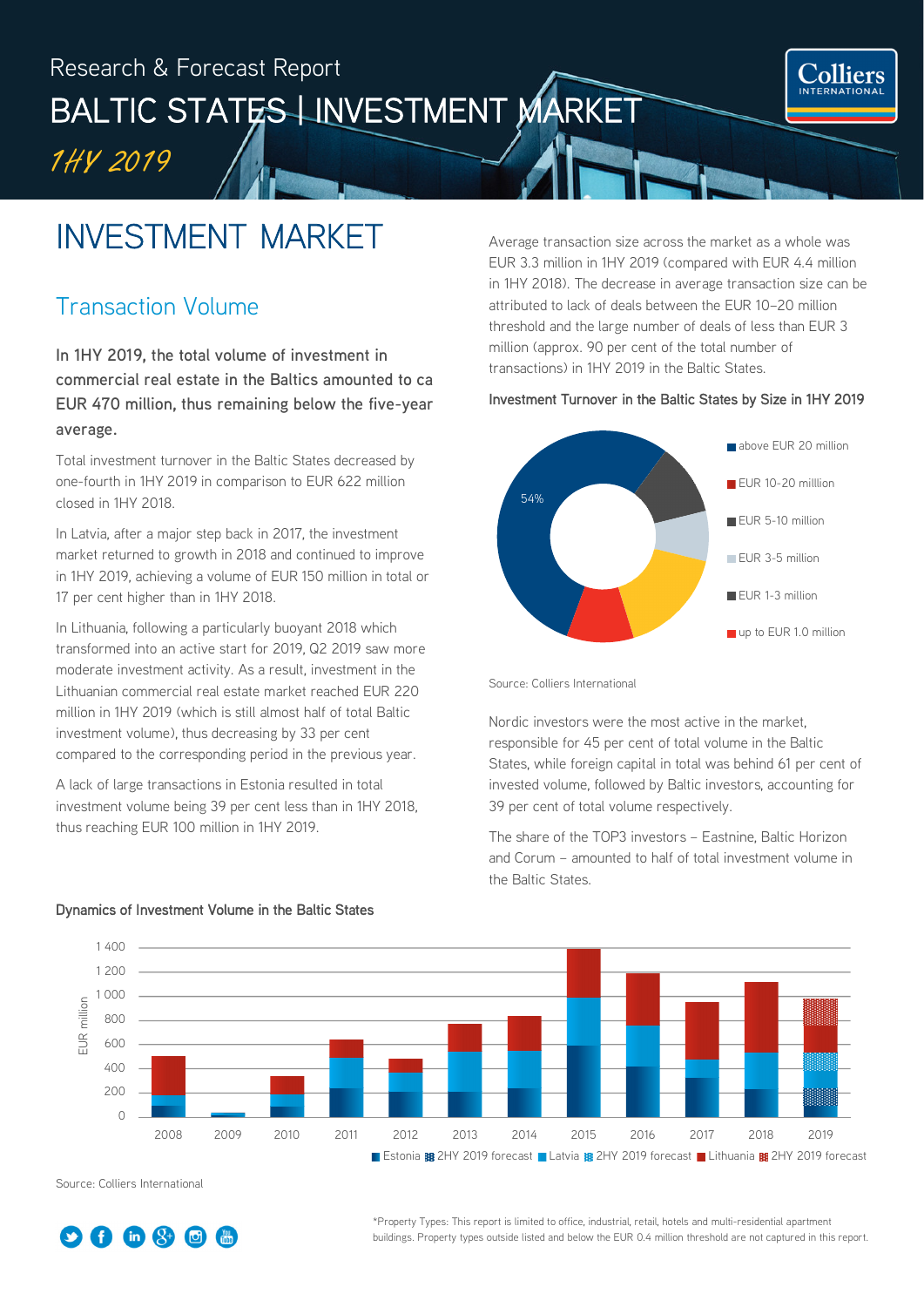Although local capital was responsible for over half of acquisitions in Estonia, foreign capital was behind 46 per cent of invested volume mostly due to one large deal over the EUR 20 million threshold closed by Corum. At the same time, previously very active Nordic investors continue to remain passive in Estonia for the second year in a row.

In Latvia, two large deals closed by Baltic Horizon Fund and Mariner Capital Limited resulted in foreign capital being responsible for over 74 per cent of acquisitions in total.

In Lithuania, activity by international investors also grew sharply, capturing 58 per cent of total Lithuanian volume in 1HY 2019 due to one large deal closed by Eastnine.

## Investment Properties

The office segment attracted the biggest share of investment (38 per cent) in the Baltics. In Lithuania, this segment was the main investment activity driver in the first half of the year. Investment in office property in Lithuania accounted for twothirds of total volume due to the sale of the S7 office park (stages I, II, III) with total GLA of 42,500 sqm to Eastnine for EUR 128.3 million (the biggest deal recorded in the Lithuanian office segment so far) and the acquisition of Trapecija BC by Paysera for EUR 2.9 million.

In Estonia, investment in office property accounted for 20 per cent of total volume, driven by the acquisition of the Harju 11 building by Harju KEK.

#### Investment Turnover in the Baltic States by Property Sector in 1HY 2019



Source: Colliers International

In Latvia, although there were no significant investment deals in the office segment in 1HY 2019, the second half of the year began with the sale of the Luminor main office building in Riga to commercial property investor Colonna Kinnisvara.

Investment in the retail segment attracted the second biggest share of total transaction volume in the Baltic States in the first half of the year, accounting for 29 per cent of total volume, and being the main investment activity driver in Latvia (with 61 per cent of total Latvian volume) due to the acquisition from Linstow AS of Galerija Centrs shopping centre by Baltic Horizon Fund for EUR 75 million and yield estimated at 6.7 per cent. In Estonia, Varoteks acquired Võru 79 Business Centre (commercial-office property anchored by ONOFF) in Tartu with a price exceeding EUR 4.5 million, while Maru sold Audru Maksimarket in Pärnu. In Lithuania, notable retail deals included the purchase by Rivona of Liepa SC with the anchor tenant Norfa for EUR 4.5 million in Klaipeda and the sale of the Deco Furniture and Interior Centre in Klaipeda by East Capital for EUR 2.5 million.

At EUR 113 million, investment in industrial/warehouse property accounted for the third largest share of transaction volume in 1HY 2019. In Estonia, remarkable deals in the industrial segment included the sale of the Harmet production facility (28,000 sqm, completed in 2017) in Harku parish to Corum (sale-leaseback deal; lease length – 15 years), the acquisition by United Partners of the DPD & Onninen Logistics Park in Põrguvälja Industrial Park next to Jüri borough, and the sale of Stock Office property in Tallinn. In Latvia, the industrial segment also enjoyed a strong start to the year, comprising 20 per cent of total Latvian investment volume. Thus, Elipse BLC logistics centre was acquired by Mariner Capital Limited, while Lumi Capital, a new player in the Latvian market, continued acquisitions in Riga with DHL logistics centre, which now complements their retail property at Anninmuzas Blvd 40 acquired earlier this year.

#### Average Transaction Size by Sector



Source: Colliers International

The share of hotel deals in total transaction volume remained rather low in 1HY 2019 due to the very small number of transactions, though with some notable deals closed in Riga, where Radi and Draugi Hotel was sold to Estonian investors, while RIJA VEF HOTEL was acquired by local hotel operator Mogotel.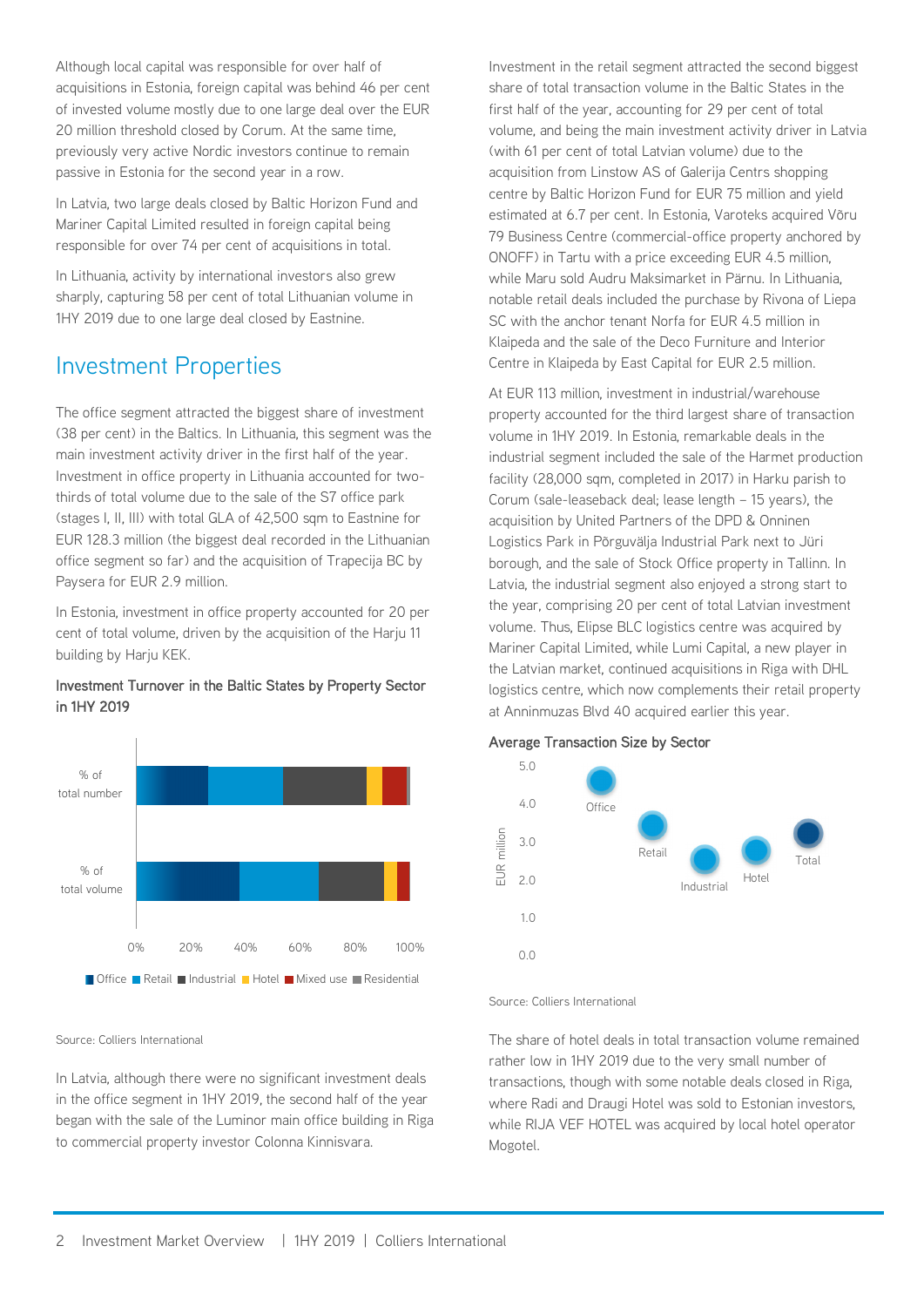## Investment Yields

In 1HY 2019, prime office yield in Vilnius declined to 5.8 per cent while prime retail and industrial yields remained stable compared to year-end 2018. This is due to active development of office properties, which resulted in higher quality projects corresponding to international standards, making them more attractive to investors.

#### Prime Yields in the Baltic States by Country

| <b>Prime Yields</b> | Estonia | Latvia | Lithuania |
|---------------------|---------|--------|-----------|
| Office              | 6.25%   | 6.45%  | 5.8%      |
| Retail              | $6.4\%$ | 6.5%   | 6.5%      |
| Industrial          | 7.75%   | 7.75%  | 7.75%     |

Source: Colliers International

In Riga, prime yields remained stable at 6.45 per cent in the office segment, 6.5 per cent in the retail segment and at 7.75 per cent in the industrial segment.

#### Average Prime Yield Dynamics in the Baltic States, 2007 – 2019



Source: Colliers International

In Estonia, prime yields remained at 6.25 per cent in the office sector, 6.4 per cent in the retail sector and 7.75 per cent in the industrial sector.

#### TOP10 deals in Baltics in 1HY 2019

## Tendencies and Forecasts

- > Colliers foresees transaction volume in 2019 remaining below EUR 1 billion in total. But ongoing negotiations and an attractive supply of new properties give grounds to expect that 2HY 2019 is likely to be more vibrant.
- > The Baltic market will continue to attract foreign investors due to availability of investment grade products and higher returns than in Western Europe or Scandinavia.
- > International investors that have already entered at least one of the Baltic States are expected to expand to other Baltic countries as well.
- > Commercial properties located in capital cities will remain the top priority for investors. In addition, Lithuania's second largest city, Kaunas, has become more appealing to investors due to supply of new projects, especially in the office segment, while successfully operating objects in other cities are expected to likewise receive attention.
- > Investors are increasingly considering alternative investment options in the hotel, healthcare, housing and development segments due to higher returns.
- > Although interest rates remain low, bank lending is becoming more conservative, affecting the LTV ratio.
- > Investors' financing expectations are not always in line with conditions offered by banks, which have put pressure both on transaction timelines and prices.
- > Yields are forecast to remain largely stable (with rather small fluctuations) in 2HY 2019 due to more conservative bank lending and, consequently, adjusting expectations of market participants. Thus, already in Q3 2019, prime office yield in Riga has compressed to 6.4 per cent, while retail yield has increased to 6.6 per cent.
- > A more pronounced difference is expected between yields for prime and secondary assets as the latter are more strongly affected by stricter lending conditions.

| Object                         | City <sub>1</sub> | <b>Type</b> | Total area, sqm | Vendor                                                           | Investor                      |  |  |
|--------------------------------|-------------------|-------------|-----------------|------------------------------------------------------------------|-------------------------------|--|--|
| S7 BC (stages I, II, III)      | Vilnius           | Office      | 42 500          | M.M.M. projektai                                                 | Eastnine                      |  |  |
| Galerija Centrs                | Riga              | Retail      | 20 000          | Linstow                                                          | <b>Baltic Horizon Fund</b>    |  |  |
| <b>HARMET</b> factory          | Harku parish      | Industrial  | 28 000          | <b>ITT Capital</b>                                               | Corum                         |  |  |
| Elipse BLC                     | Riga region       | Industrial  | 31 3 50         | Family Investment                                                | Mariner Capital Limited       |  |  |
| Anninmuizas Centre             | Riga              | Retail      | 5 300           | AIFP Hipo Fondi aktīvu pārvalde                                  | Lumi Capital                  |  |  |
| Pärnu Audru Centre             | Pärnu             | Retail      | 4700            | Audru Keskus (Maru)                                              | Harju Tarbijate Ühistu (Coop) |  |  |
| Radi un Draugi                 | Riga              | Hotel       | 1870            | SIA «Anglijas Daugavas Vanagu Fonda<br>viesnīca «Radi un draugi» | SIA Hotel Property Old        |  |  |
| <b>DHL Logistics Centre</b>    | Riga region       | Industrial  | 6 100           | Catella Real Estate AG                                           | Lumi Capital                  |  |  |
| Elizabetes 75                  | Riga              | Office      | 4 400           | Private                                                          | Linstow                       |  |  |
| Onninen Logistics Centre       | Rae parish        | Industrial  | 7700            | Korso Holdings                                                   | United Partners               |  |  |
| Source: Colliers International |                   |             |                 |                                                                  |                               |  |  |